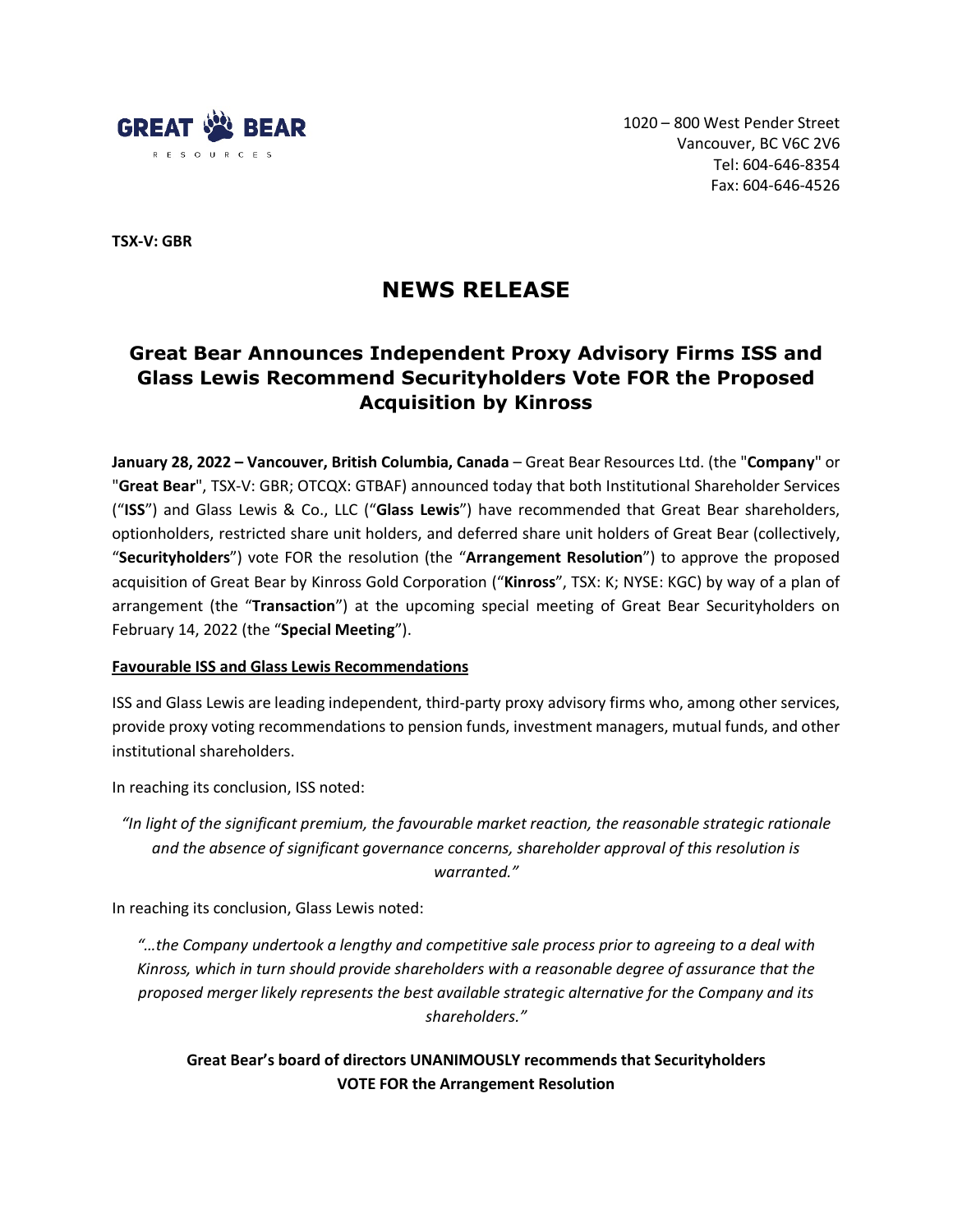# **Great Bear Special Meeting**

The Special Meeting will be held on Monday, February 14, 2022 at 10:00 a.m. (Vancouver time) in a virtualonly format conducted by live audio webcast, using the Summit meeting platform, at [https://meetnow.global/MCZJJLW.](https://meetnow.global/MCZJJLW) Securityholders and duly appointed proxyholders will have an equal opportunity to participate in the Special Meeting, regardless of their geographic location or the particular constraints, circumstances or health risks they may be facing.

Securityholders should closely review the procedures outlined in the management information circular and related meeting materials for the Special Meeting (the "**Meeting Materials**") to ensure that they are able to cast their vote prior to or at the Special Meeting. The Meeting Materials are available under the Company's profile on SEDAR at www.sedar.com and on the Company's website at [www.greatbearresources.ca/investors/great-bear-kinross-transaction/.](http://www.greatbearresources.ca/investors/great-bear-kinross-transaction/)

# **How to Vote**

Due to the essence of time, Securityholders are encouraged to vote online or by telephone in advance of the meeting, even if they plan on attending the meeting, to ensure their vote is received in a timely manner.

| Vote using the following methods<br>prior to the Meeting:                                                  | <b>Internet</b>   | <b>Telephone or Fax</b>                                                |
|------------------------------------------------------------------------------------------------------------|-------------------|------------------------------------------------------------------------|
| <b>Registered Securityholders</b><br>Shares held in own name and<br>represented by a physical certificate. |                   | www.investorvote.com Telephone: 1-866-732-8683<br>Fax: 1-866-249-7775  |
| Non-Registered Securityholders:<br>Shares held with a broker, bank or<br>other intermediary.               | www.proxyvote.com | Call or fax to the number(s) listed<br>on your voting instruction form |

# **THE VOTING DEADLINE IS 10:00 a.m. (Vancouver Time) ON Thursday February 10, 2022**

# **Transaction Details**

Under the terms of the Transaction, Great Bear shareholders will receive upfront consideration of approximately C\$1.8 billion, representing C\$29.00 per Great Bear Share on a fully diluted basis ("**Consideration**"). Great Bear shareholders will be able to elect to receive the upfront consideration as either (i) C\$29.00 in cash or (ii) 3.8564 Kinross shares per Great Bear share, both subject to proration. The upfront consideration will be subject to maximum aggregate cash consideration of approximately C\$1.4 billion and a maximum of approximately 80.8 million Kinross shares issuable. Great Bear shareholders who do not elect cash or Kinross shares will be deemed to have elected to receive cash, subject to proration.

**In order to make a valid election, registered Securityholders must duly complete, execute and return the letter of transmittal and election form enclosed with the Meeting Materials in accordance with the instructions contained therein by 4:30 p.m. (Vancouver time) on February 9, 2022, or, if the Meeting is adjourned or postponed, no later than 72 hours (excluding Saturdays, Sundays and statutory holidays**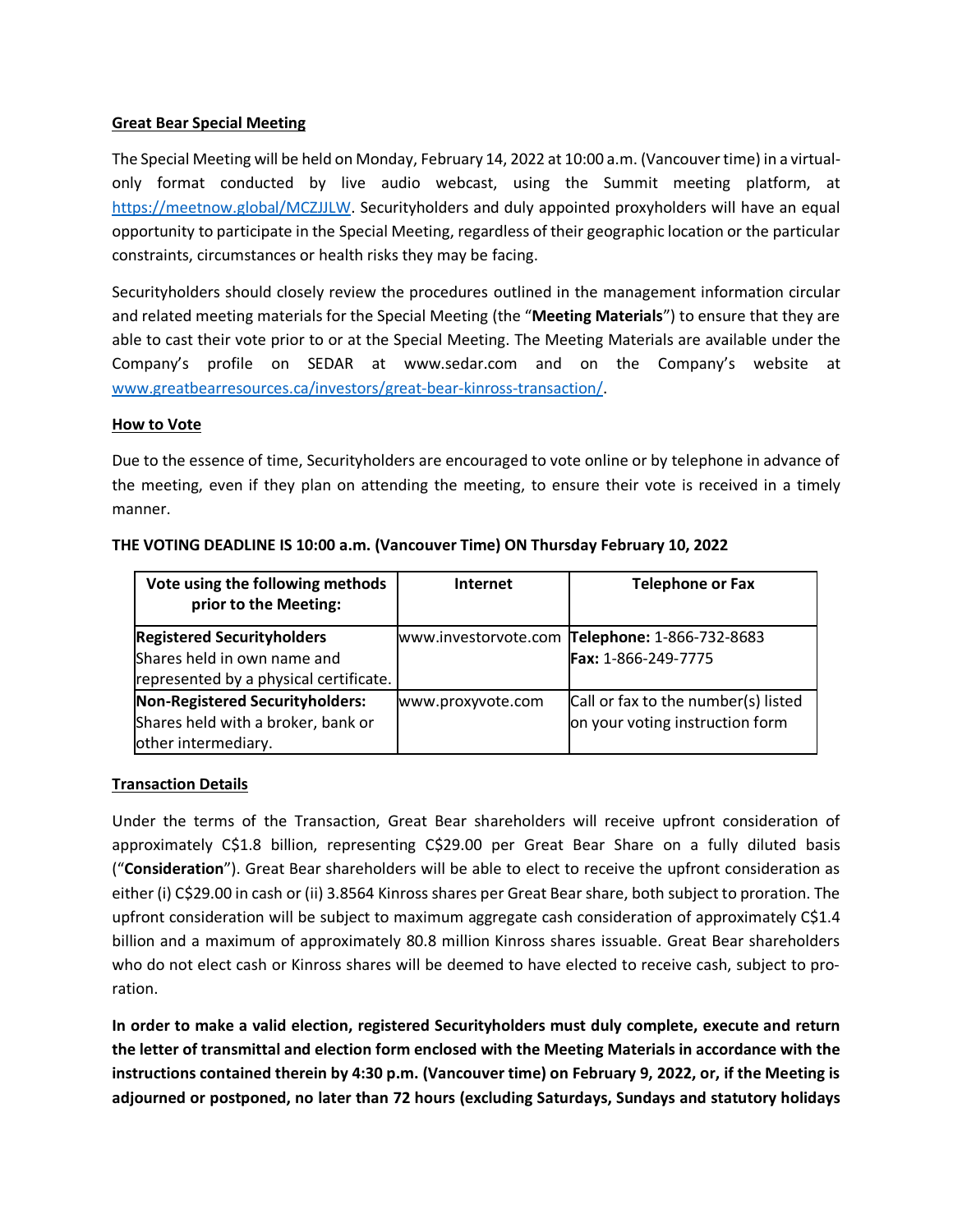**in British Columbia) before the adjourned Meeting is reconvened or the postponed Meeting is convened. Beneficial Great Bear shareholders should follow the instructions provided by your intermediary to make your election.**

Great Bear shareholders will also receive contingent consideration in the form of contingent value rights ("**CVRs**") providing for further potential consideration equal to 0.1330 of a Kinross share per Great Bear Share. The contingent consideration will be payable in connection with Kinross' public announcement of commercial production at the Dixie project, provided that at least 8.5 million gold ounces of measured and indicated mineral resources have been disclosed.

The Consideration represents a premium of 31% and 40% to the closing price and the volume weighted average price ("**VWAP**"), respectively, of Great Bear's shares on the TSX-V for the 20-day period ending December 7, 2021.

The Arrangement Agreement provides for customary deal-protection provisions, including a nonsolicitation covenant on the part of Great Bear and a right for Kinross to match any Superior Proposal (as defined in the Arrangement Agreement). The Arrangement Agreement includes a termination fee of C\$85 million, payable by Great Bear to Kinross, under certain circumstances (including if the Arrangement Agreement is terminated in connection with Great Bear pursuing a Superior Proposal). Directors, officers, and certain shareholders of Great Bear, owning in aggregate approximately 20% of Great Bear's voting securities have agreed to vote all the securities they own or control in favour of the Transaction.

#### **Securityholder Questions**

Securityholders who have questions or need assistance with voting their Great Bear shares, Great Bear options, Great Bear RSUs or Great Bear DSUs should contact Laurel Hill Advisory Group by telephone at:

#### **Laurel Hill Advisory Group**

North American Toll-Free Number: 1-877-452-7184 Outside of North America Collect Calls Number: 416-304-0211 Email: [assistance@laurelhill.com](mailto:assistance@laurelhill.com)

#### **About Great Bear**

Great Bear Resources Ltd. is a Vancouver-based gold exploration company focused on advancing its 100% owned Dixie project in Northwestern Ontario, Canada. A significant exploration drill program is currently underway to define the mineralization within a large-scale, high-grade disseminated gold discovery made in 2019, the LP Fault. Additional exploration drilling is also in progress to expand and infill nearby highgrade gold zones, as well as to test new regional targets.

Great Bear is a committed partner to all stakeholders, with a long-term vision of sustainable exploration to advance the Dixie project in a manner that demonstrates good stewardship of land, operational excellence and accountability.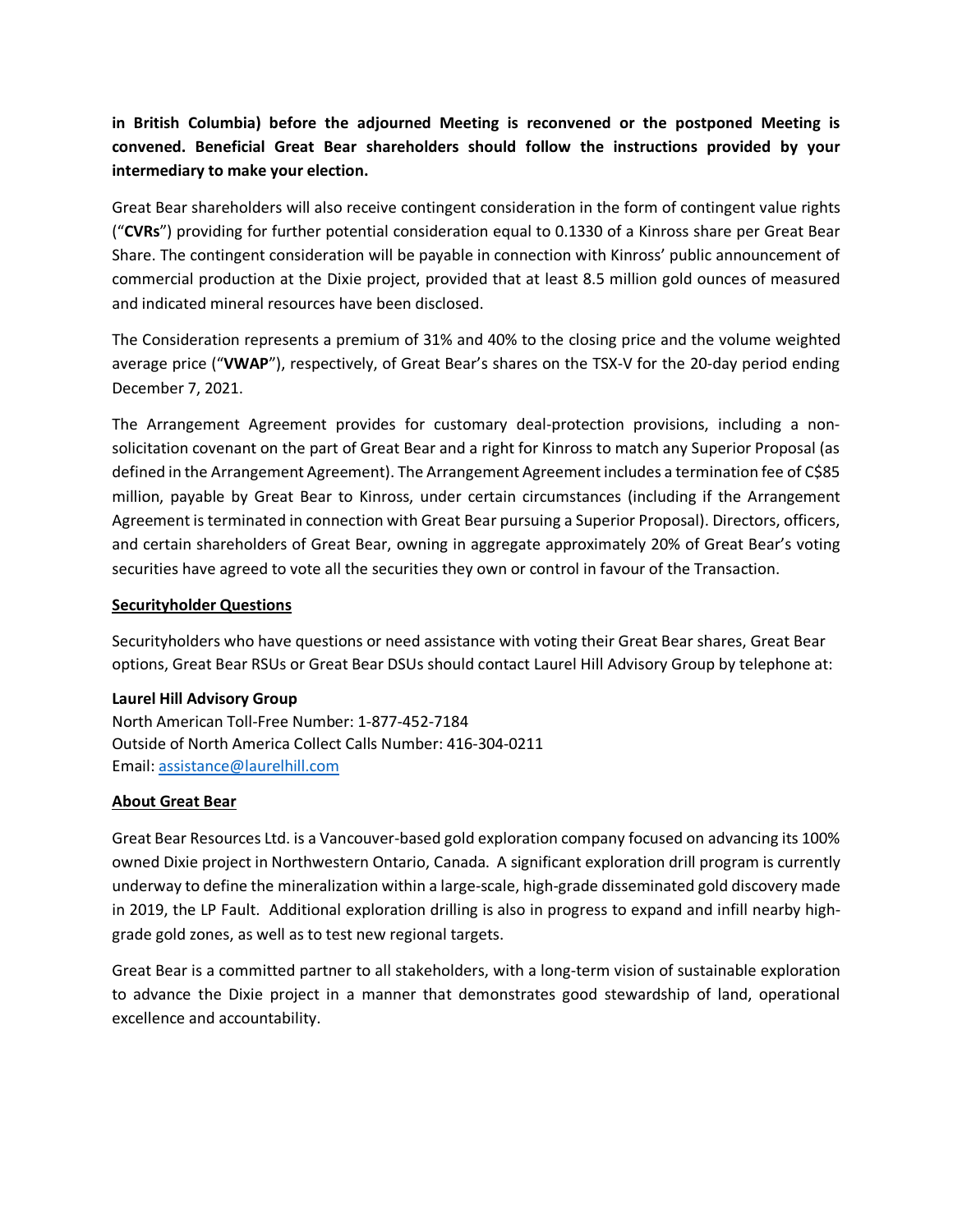#### **Investor Contact**

**Chris Taylor**  President & Chief Executive Officer Tel. (604) 646-8354 Email[. info@greatbearresources.ca](mailto:info@greatbearresources.ca)

**Calum Morrison**  Vice President Business Development & Chief Financial Officer Tel. (604) 646-8354 Email[. info@greatbearresources.ca](mailto:info@greatbearresources.ca) Website[: www.greatbearresources.ca](http://www.greatbearresources.ca/)

#### **Cautionary note regarding forward-looking statements**

This release contains certain "forward looking statements" and certain "forward-looking information" as defined under applicable Canadian and U.S. securities laws. Forward-looking statements and information can generally be identified by the use of forward-looking terminology such as "may", "will", "should", "expect", "intend", "estimate", "anticipate", "believe", "continue", "plans" or similar terminology. The forward-looking information contained herein is provided for the purpose of assisting readers in understanding management's current expectations and plans relating to the future. Readers are cautioned that such information may not be appropriate for other purposes.

Forward-looking statements relate to future events or future performance and reflect our expectations or beliefs regarding future events and the impacts of the ongoing and evolving COVID-19 pandemic. Forward-looking statements include, but are not limited to statements with respect to the consummation and timing of the Transaction; approval by Great Bear's shareholders; the satisfaction of the conditions precedent to the Transaction; the strengths, characteristics and potential of the Transaction; growth potential and expectations regarding the ability to advance the project, timing, receipt and anticipated effects of court, regulatory and other consents and approvals; the impact of the Transaction on local stakeholders and other anticipated benefits of the Transaction. By their very nature, forward-looking statements involve known and unknown risks, uncertainties and other factors that may cause our actual results, performance or achievements to be materially different from any future results, performance or achievements expressed or implied by the forward-looking statements. Such factors include, amongst others, risks related to failure to receive approval by Great Bear shareholders, the required court, regulatory and other consents and approvals to effect the Transaction, the potential of a third party making a superior proposal to the Transaction, the possibility that the Arrangement Agreement could be terminated under certain circumstances.

Forward-looking information are based on management of the parties' reasonable assumptions, estimates, expectations, analyses and opinions, which are based on such management's experience and perception of trends, current conditions and expected developments, and other factors that management believes are relevant and reasonable in the circumstances, but which may prove to be incorrect. Such factors, among other things, include: impacts arising from the global disruption caused by the Covid-19 coronavirus outbreak, business integration risks; fluctuations in general macroeconomic conditions;